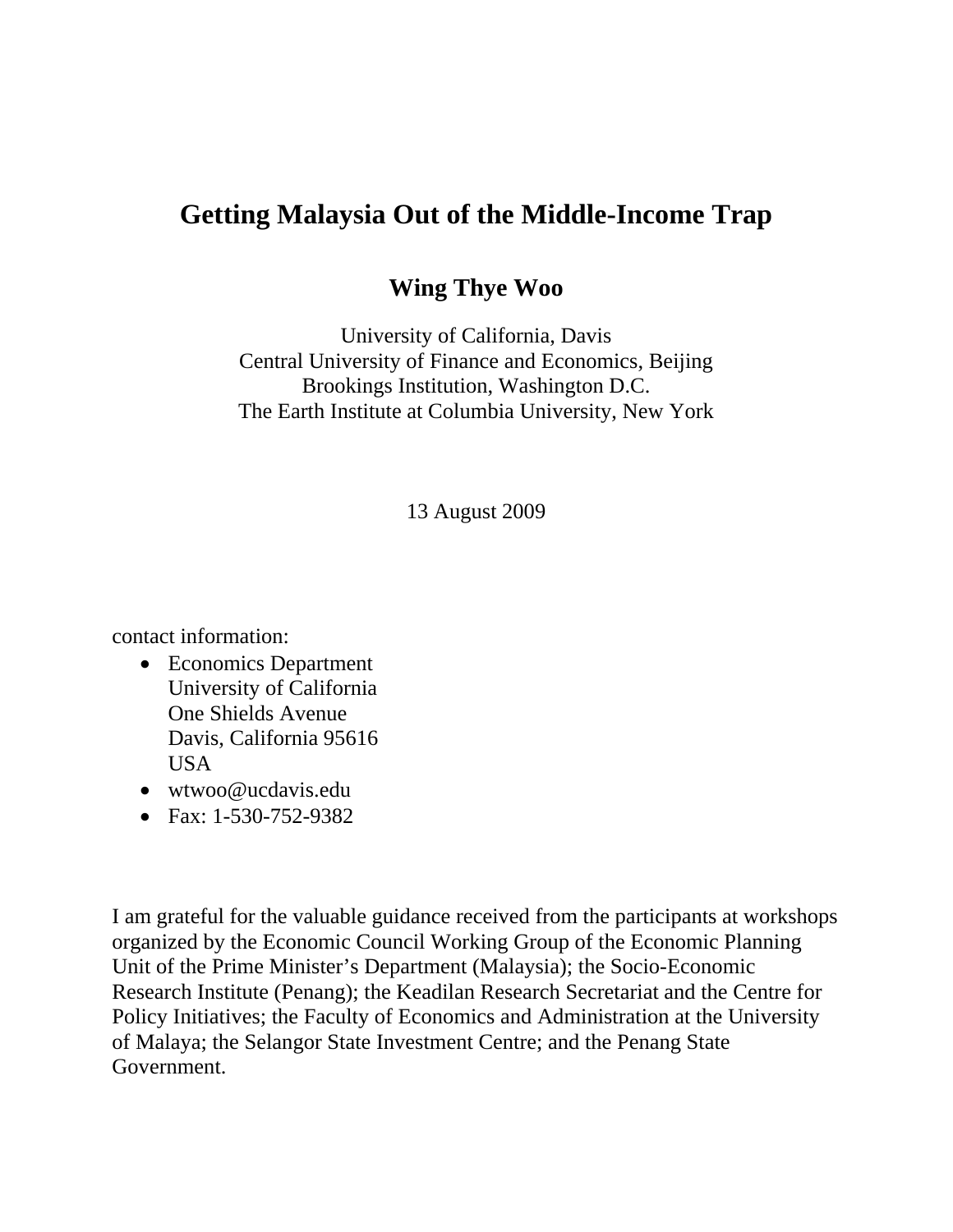#### **Abstract**

The rapid rebound from the Asian Financial Crisis of 1997-1999 helped lead the Malaysian government to predict that the annual GDP growth rate in 2001-2010 would be 7.5 percent, up from the 7.0 percent in the 1991-2000 period. This higher growth rate would be generated by Malaysia's transformation into a knowledge-based economy where Total Factor Productivity (TFP) would increase its contribution to GDP growth to 3.2 percentage points from 1.8 percentage points in 1991-2000. This optimism in 2001 has proved to be ill-founded even before the arrival of the global financial crisis in 2008. The annual GDP growth rate turned out to be 5 percent in the 2001-2007 period. The fact that, in the same period, economic growth accelerated in the neighboring countries of China, India and Indonesia reveals that Malaysia has descended to a much slower growth path.

Malaysia is now caught in the middle-income trap because it is still using the economic growth strategy, the New Economic Policy (NEP), that was formulated in 1970 when the structure of Malaysia's economy and the international economic conditions were very different from today. By being inconsistent with knowledge-led growth, the NEP has caused private sector investment to collapse from 32.7 percent of GDP in 1995 to 9.3 percent in 2007. By focusing too much on the redistribution of income and not enough on the generation of income, NEP rejects meritocracy and institutionalises racism, thereby preventing full mobilization of human resources (e.g denying top leadership positions to Chinese and Indians amounts to employing less than 60 percent of the national talent pool). Ethnic quotas on ownership structure either discourages successful Chinese Malaysian firms from tapping local stock market to fund expansion or drives Chinese Malaysian firms to move their headquarters to foreign lands. This is why, unlike the Taiwan case, there are very few Malaysian firms that have moved from producing importsubstituting (import-competing) goods to become major exporters of these goods.

Ethnic quotas on bank loans, business licenses, government contracts, and employment promote corruption throughout society. Side effects of such ethnic quotas include the perpetual infant industry phenomenon, and increasingly frequent rulings by the Malaysian courts on the protection property rights that are at odds with standard practices elsewhere. The NEP undermines high growth by enshrining mediocrity at best and rewarding incompetence in general; provides a social justice justification for corrupt practices; and erodes investor confidence by escalating inter-ethnic tensions.

To escape the middle-income trap, the government must implement root-and-branch reform in many areas (most, notably, the civil service, educational and research institutions, the fiscal system, the state procurement system, the judiciary branch, the police force, and governmentlinked companies), and puts the culture of excellence at the core of its administration. Only then, would Malaysia get the microeconomic incentives right, get the macroeconomic balances right, and get the governance institutions right in order to transition to a knowledge-based economy.

Key words: Malaysia, middle-income trap, New Economic Policy, institutionalized racism, investment collapse

JEL code: O21, O43, O53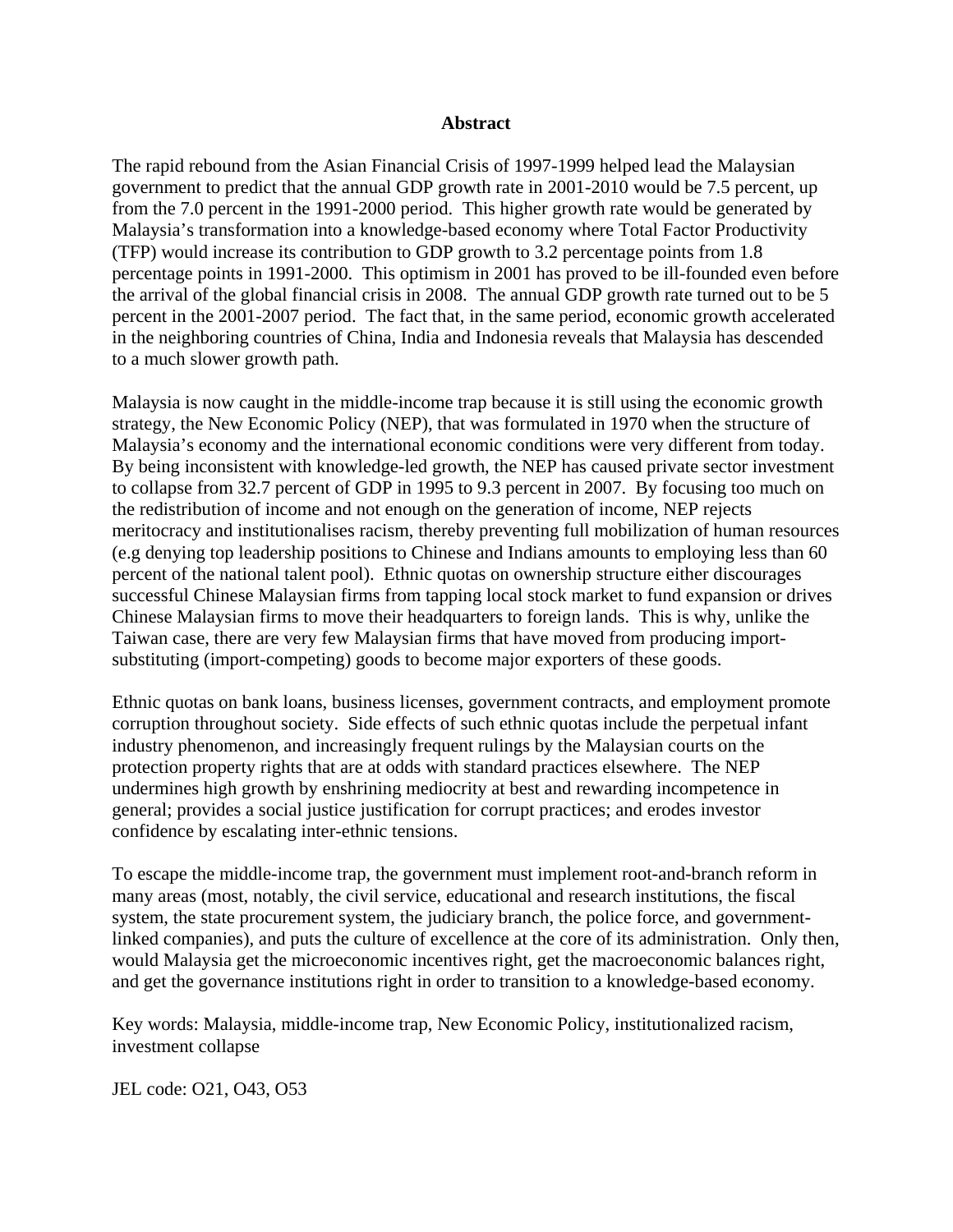## **Getting Malaysia Out of the Middle-Income Trap**

Wing Thye Woo University of California, Davis wtwoo@ucdavis.edu

### **The Optimism at the Dawn of the New Millennium that Went Awry**

Boosted by the rapid rebound from the Asian Financial Crisis of 1997-1999, Malaysia greeted the start of the new Millennium in 2001 with confidence. The Third Outline Perspective Plan projected that the average annual GDP growth rate in 2001-2010 would be 7.5 percent, up from the 6.7 percent annual growth rate in 1971-1990 period, and from the 7.0 percent in the 1991- 2000 period. This higher growth rate would be the outcome of Malaysia's accelerated emergence as a knowledge-based economy. Technological innovations would cause Total Factor Productivity (TFP) to increase its contribution to GDP growth to 3.2 percentage points from 1.8 percentage points in 1991-2000 and 0.9 percentage points in 1971-1990.

|                              |           | <b>GDP</b> | source of growth (in percentage points) |         |     |  |  |  |
|------------------------------|-----------|------------|-----------------------------------------|---------|-----|--|--|--|
|                              |           | (percent)  | labor                                   | capital | TFP |  |  |  |
|                              | 1971-1990 | 6.7        | 2.4                                     | 3.4     | 0.9 |  |  |  |
|                              | 1991-2000 | 7.0        | 1.7                                     | 3.5     | 1.8 |  |  |  |
|                              | 2001-2010 | 7.5        | 1.6                                     | 27      | 3.2 |  |  |  |
| investment as percent of GDP |           |            |                                         |         |     |  |  |  |
|                              |           | total      | private                                 | public  |     |  |  |  |

#### **Optimism in 2001 Upon Recovery from the Asian Financial Crisis**

|      | total | private | public |  |  |  |  |
|------|-------|---------|--------|--|--|--|--|
| 1990 | 33.0  | 21.9    | 11.2   |  |  |  |  |
| 1998 | 25.8  | 14.4    | 11.4   |  |  |  |  |
| 2000 | 25.7  | 12.6    | 13.0   |  |  |  |  |
| 2010 | 28.7  | 21.4    | 7.3    |  |  |  |  |

#### Data are from The 3rd Outline Perspective Plan, 2001-2010 (2001) and the Midterm Review of the 7th Malaysian Plan (1999?)

The expectation in 2001 was that things would return quite rapidly back to normal, back to the pre-Crisis period of impressive material growth and structural transformation. For example, projected private investment in 2010 (21.4 percent of GDP) would be at almost the same level as in 1990 (21.9 percent of GDP).

However, this optimism has proved to be ill-founded even before the arrival of the global financial crisis in the last quarter of 2008. Instead of surging to a 7.5 percent growth rate, the average annual real GDP growth rate turned out to be only 4.5 in the first five years of the Second Millennium, and 6.1 percent in the 2006-2007 period. The fact that, in the same 2001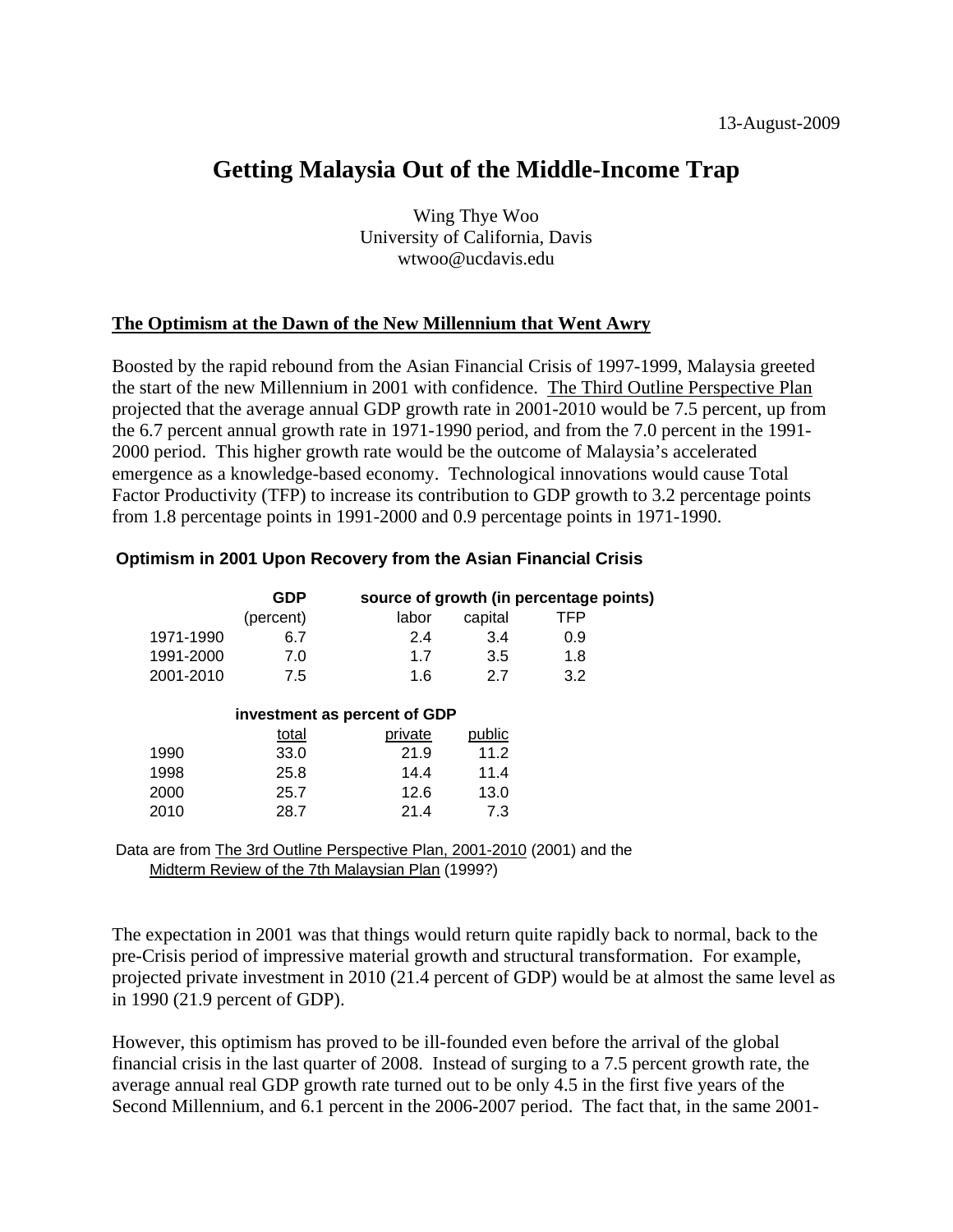2007 period, economic growth accelerated in the neighboring countries of China, India and Indonesia certainly makes credible the possibility that Malaysia has descended to a much slower growth path, and would not transition fully to a knowledge-based economy by 2020.

What happened? How could the Malaysian economy get its groove back?

## **The Big Picture: Stage-Specifc Obstacles and the Need for Constant Re-Invention**

The growth process creates new challenges that have to be overcome in order for growth to continue. Each stage of economic development has its own set of obstacles to moving on to the next stage

- Central planning allowed the Soviet Union to urbanize and industrialize quickly to middle-income status in 1970 but could not allow USSR to continue to catch up with USA and Western Europe. The lack of technological innovation in non-military industries and service sectors was simply appalling.
- Bureaucratically-directed interventions in collusion with large private businesses allowed Japan to catch up to the living standards of Western Europe and the USA in 1992. Japan then entered into period of slow economic growth (that bordered on stagnation), in which it is still mired.
- Looking at the policy actions of USSR in the 1975-1990 period, and the policy actions of Japan in 1995-2009 period, it is clear that "doing more of the same (even more intensively)" did not work, and will not work.
- New growth strategies were needed in USSR and Japan in order for them to enter into their respective new growth phases. In the case of Russia, the switch to market allocation and the entrenchment of market-infrastructural institutions (e.g. commercial courts) were necessary to re-start growth.

Malaysia has moved from being a raw commodity exporter to an industrial product exporter, from a banana chip exporter to a computer chip exporter. Malaysia has become a middle-income country, and knowledge-led growth is the next development stage for Malaysia.

The New Economic Policy (NEP) framework of 1970-2009 is inconsistent with knowledge-led growth. The NEP anchor is preventing forward movement on economic and socio-political fronts

- The quantity target of NEP framework is anathema to quality upgrading emphasis of a knowledge-based society.
- A knowledge-based economy requires meritocracy. Institutionalised discrimination prevents full mobilization of human resources (e.g denying education to women amounts to using only half of the brain for thinking; denying top leadership positions to Chinese and Indians amounts to employing less than 60 percent of the national talent pool)
- Ethnic quotas on ownership structure are anti-growth. Ownership quota either discourages successful Chinese Malaysian firms from tapping local stock market to fund expansion or drives Chinese Malaysian firms to move headquarters to foreign lands. This is why, unlike the Taiwan case, there are very few Malaysian firms that have moved from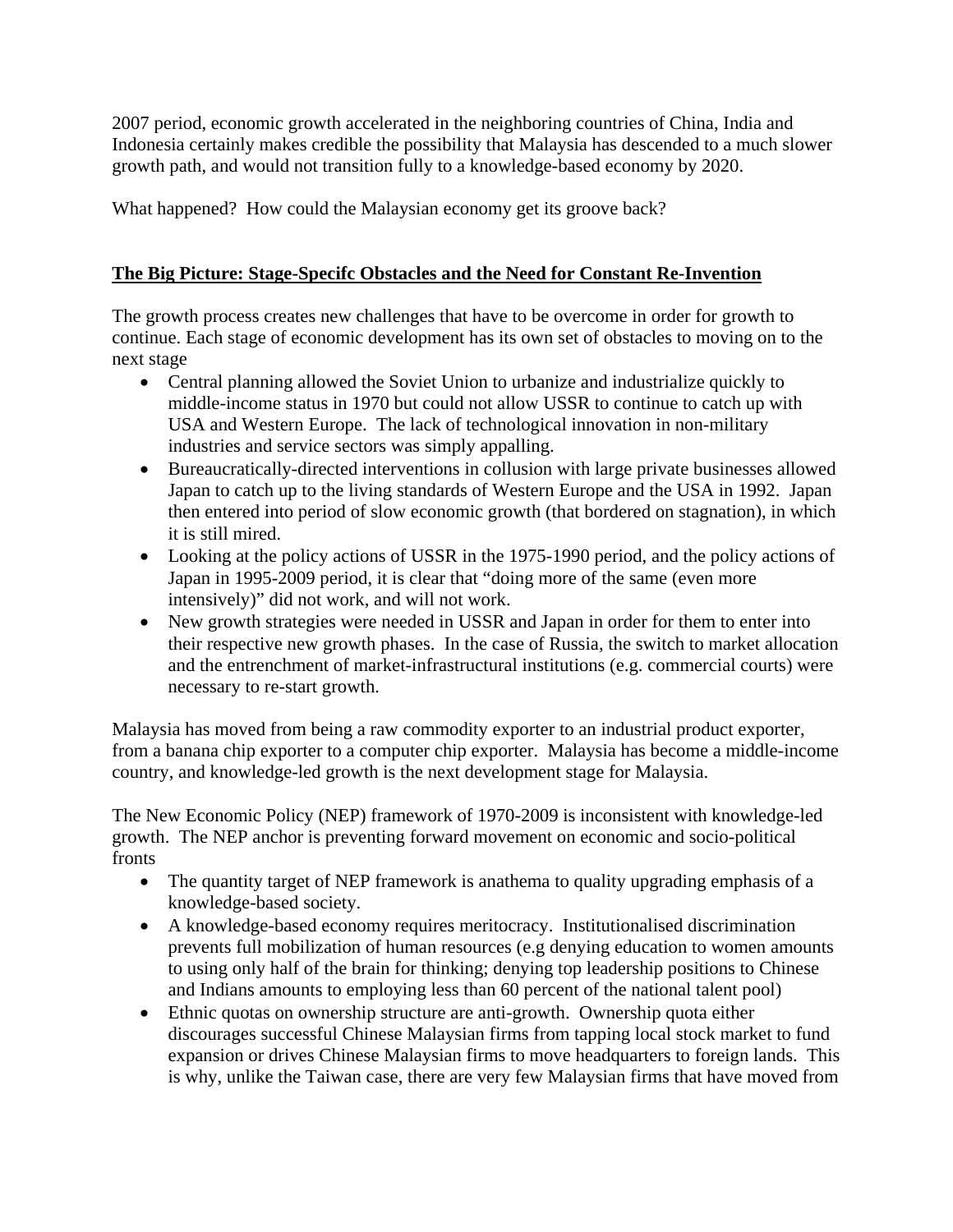producing import-substituting (import-competing) goods to become major exporters of these goods.

- Ethnic quotas on bank loans, business licenses, government contracts, and employment promote corruption throughout society. Side effects of such ethnic quotas include the perpetual infant industry phenomenon, "money politics", and increasingly frequent outrageous rulings by the Malaysian courts
- NEP focuses too much on the redistribution of income and not enough on the generation of income. NEP is hence at odds with the basic truth that "a rising tide raises all ships".
- Essentially, by denying existence of the "trickling down mechanism" and the importance of self-help, the over-interventionist NEP undermines high growth by
	- o enshrining mediocrity at best, and rewarding incompetence in general
	- o providing a social justice justification for corrupt practices
	- o undermining investor confidence through concerns about escalating inter-ethnic tensions created by unfair government practices.

## **The Conditions for a Successful Switch to Knowledge-led Growth**

There is now the need for a new vision in order to come up with new policies that will ignite knowledge-based growth. An effective strategy to transit to knowledge-led growth requires the government

- to get the microeconomic prices right
- to get the framework institutions right, and
- to get the macroeconomic balances right.

"**Getting the Microeconomic Prices Right**" means that the government has to reduce significantly its interference in the price-setting mechanism by withdrawing the near-monopoly status enjoyed by government-linked companies and by firms affiliated with families of prominent politicians. The federal and state procurement systems should be open tender systems, and the licensing of small businesses (e.g. taxis) should be race-blind. The price-setting mechanism should be an economic instrument of resource allocation and not a political instrument of rent disbursement.

The greatest price distortion is the growth tax on firms imposed by the New Economic Policy (NEP). Until June 30, 2009, the following situation was true, with some exceptions, under the label of ownership restructuring by race:

- a non-Malay firm that wants to tap the Malaysian stock market in order to grow has to sell 30 percent of its total equities at a discounted price to Malay individuals selected by the government; and
- when, in the future, this firm seeks to tap the stock market a second time to finance further growth it would have to sell 30 percent of its (expanded) total equities at a discount to government-designated Malay individuals if those favored Malay individuals in the first round had taken profits by selling all the shares to non-Malay investors. A firm has to show that Malays owned 30 percent of the firm every time that it has a new stock issue.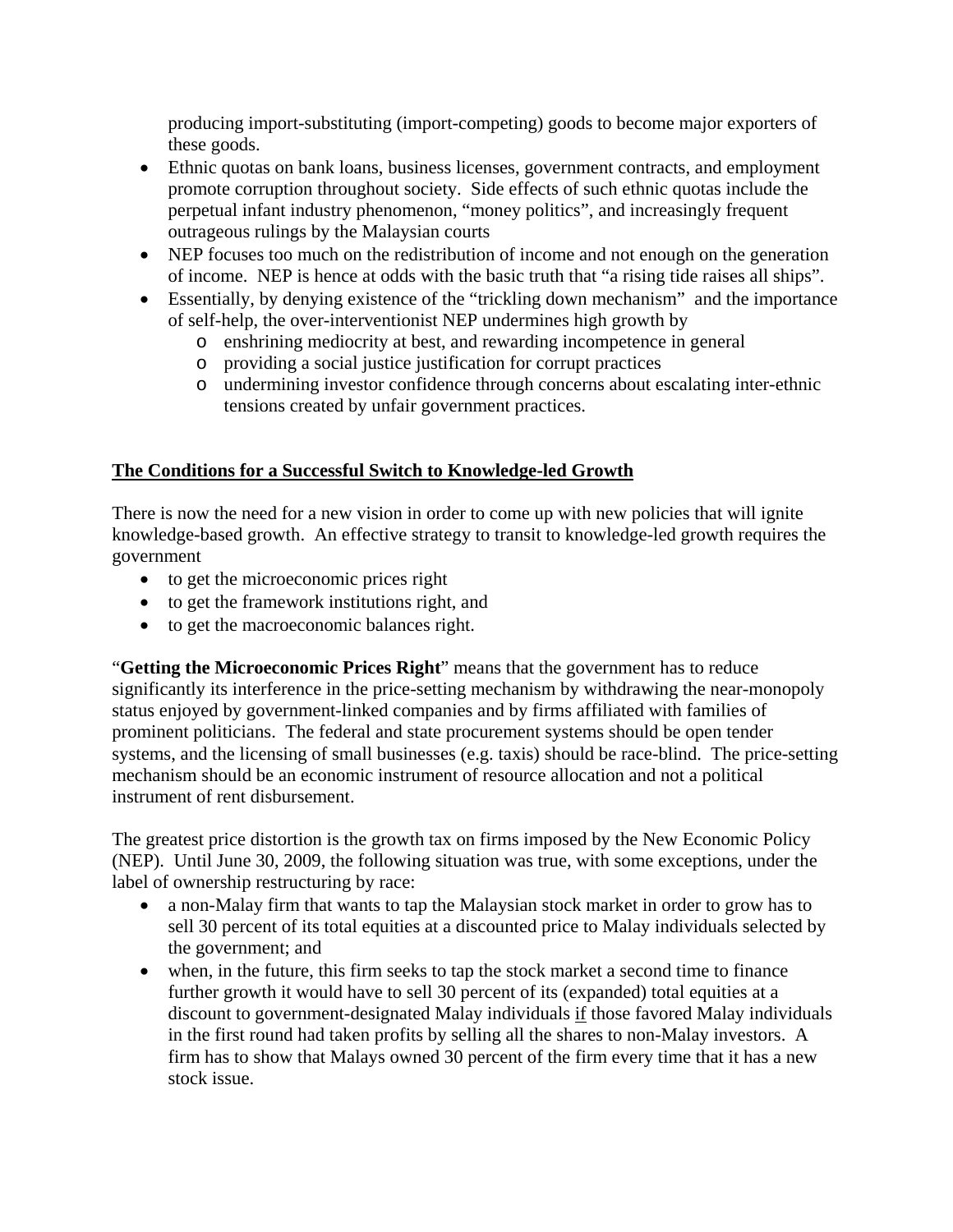On June 30, 2009, this NEP tax on firm growth was reduced, and additional fundraising by already-listed firms would be exempted from this NEP growth tax. At the time of the listing, the firm has to allocate to the Malays 50 percent of the shares offered to the public. Since the minimum offer to the public is 25 percent of the share, 12.5 percent is the minimum proportion of shares that would have to be sold at a discount to the Malays.

Corruption and political patronage are the main obstacles to "getting the prices right". Issues of social equity are more efficiently addressed through direct income transfer programs (like access to medical coverage, access to education scholarships) rather than through indirect allocation of rents generated by legal restrictions.

"**Getting the Framework Institutions Right**" means reform of the key economic, social and political institutions to modernise the governance framework. Specifically, the large-scale institutional reforms undertaken in Indonesia after the dismissal of President Soeharto should be studied for possible relevance to Malaysia, e.g. the decentralization of a significant amount of economic policy decision-making to the provinces, and the structure of its new anti-corruption agency.

There must be a larger number of independent policy research centers to generate and test ideas of how to move Malaysia to its next stage of economic development. To ensure satisfactory progress on the road to a knowledge society, Malaysia cannot rely primarily on just one think tank, the Economic Planning Unit (EPU). The "home biasness" of EPU and the Federal government is evident in the over-concentration of federal-subsidized projects, educational institutions, and industrial development in the Klang Valley.

There has to be a wider national dialogue right now on the government's economic policy framework and the regional aspects of the national development strategy. The last such national dialogue was in 1969 when Malaysia was in a more primitive stage of economic development. It violates common sense to expect the policy framework adopted then, the NEP framework, to still be effective (not to mention, optimum) forty years later. The drastic growth slowdown in the new millennium reveals that new framework institutions and new policy instruments are needed now to manage the Malaysian economy better.

Malaysia should study the regional outcomes in China's post-1978 reform experience:

- the decentralization of policy-making on economic issues allows each province to promote investment initiatives that are in line with the comparative advantage of each province;
- the empowerment of local decision-making led to growth competition among the provinces that accelerated economic development, and to positive cross-provincial spillover effects; and
- the empowerment of local decision-making requires that each province has considerable autonomy in local public finance, i.e. local revenue is not just allocation from central government, it is also based on local sources. This independent fiscal base enables the local government to respond to the particular infrastructure bottlenecks of the region quickly, and avoid the lengthy process of seeking central budget allocation.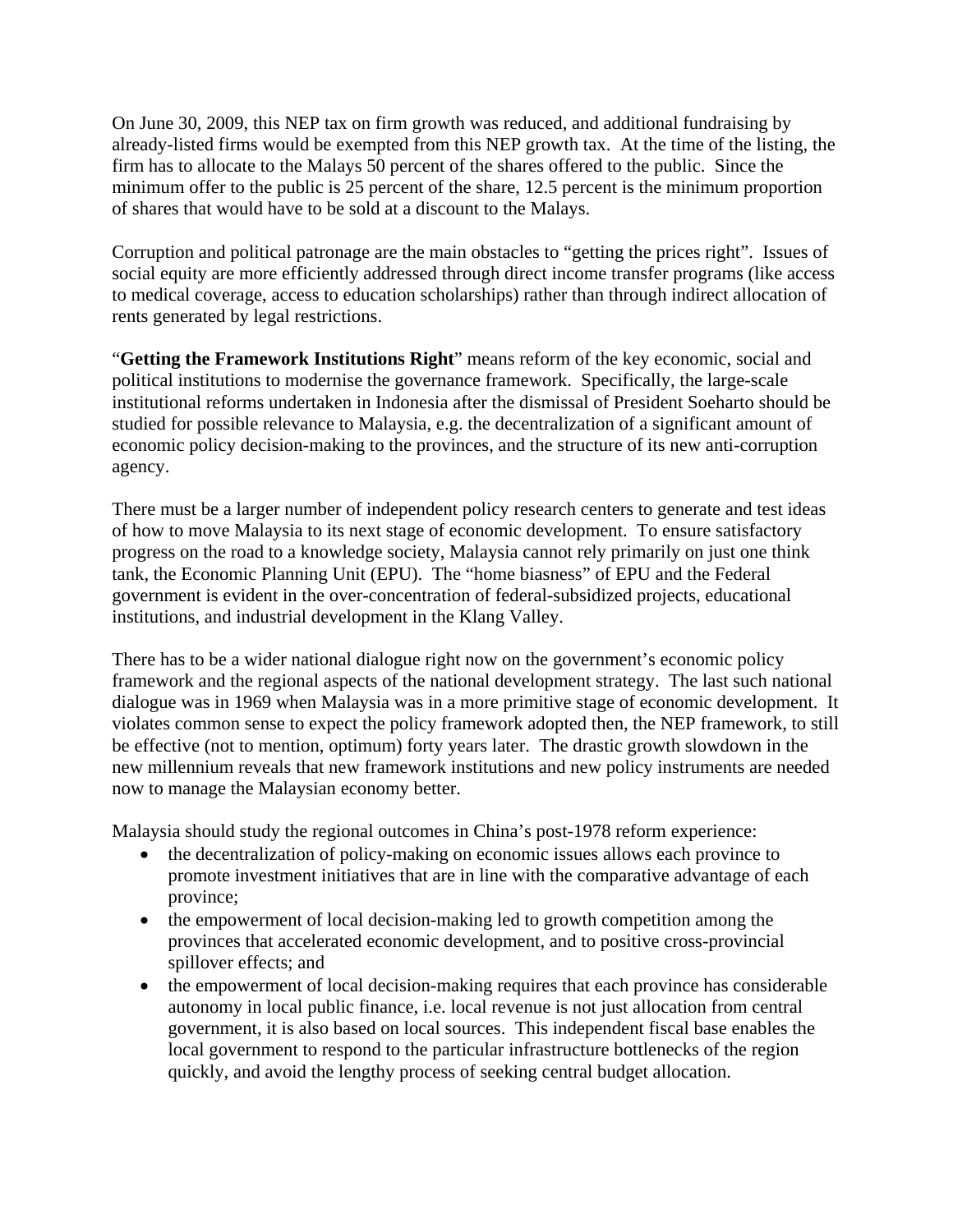Everyone talks about the 1957 compact among the races in Malaysia but what has been forgotten is the other social compact made to enable the formation of the Federation of Malaysia: the compact among the states. Because of prolonged rule by the National Front at the Federal level and in almost all of the states, federal-state relations have been reduced to mostly intra-UMNO bargaining (and for a brief time span in the case of Penang, there was intra-coalition bargaining).

State rights have largely disappeared in economic policy-making. This is best exemplified by the absence of a meaningful revenue base for each state, e.g. Trengganu's oil resource income is almost entirely expropriated by the Federal government, and, even then, Trengganu's share of the oil income has also not been reliably transferred to the state government of the day. Since the Federal Government has monopolised revenue collection and rendered state development expenditures near-totally dependent on federal allocations, Kelantan has long been punished for its political exceptionalism despite of it being a low-income state.

The recent comprehensive cancellations by the Federal government of promised infrastructure projects in Penang makes it appear that Penang is now slated for the Kelantan treatment. In the past decade, Penang has been receiving an annual allocation from the Federal government that is much less than 20 percent (more often, about 10 percent) of the amount that it turned dutifully over to the Federal treasury.

The longevity of PAS in controlling Kelantan suggests that the practice of starving an opposition state of development funds is not a very efficacious way to win the hearts and minds of voters. Voters have ideals and these ideals are not always for sale.

While it is not certain that starving Penang even more of development funds would return the state to the *Barisan Nasional* fold, what is certain is that the growth rate of Malaysia would be lowered because there would now be a reduction in the positive spillover effects from Penang to the neighboring states of Kedah and Perak. This prediction is based on the experience of exceedingly large positive spillover effects on these two states from the establishment of semiconductor manufacturing firms in Penang in the 1970-2000 period. Trickling down is an economic phenomenon that cannot be denied -- a rising tide lifts all ships.

Federal-State fiscal relations has to be put on a more even keel so that the Federal government can no longer engage in white elephant type of mega-projects concentrated in the Klang Valley at the expense of economic development in areas with even higher growth potential, e.g. it is hard to justify the expenditure on Putrajaya on development grounds (how does Putrajaya add to the national production capacity or facilitate national production?). "Getting the center-state fiscal institution right" is important for raising the average national growth rate and for promoting equitable development in Malaysia.

The fundamental driver behind knowledge-led growth is the size of the pool of national talent. The enlargement of the national pool of talents and full utilization of this national pool are necessary to enable knowledge-led growth to begin and to be sustained. One "Bill Gates" will generate 100,000 high-paying jobs for his fellow citizens. To allow a "Bill Gates" to blossom in Malaysia, leadership within the pool of talents has to be based entirely on merit. The global nature of the market for talented people means that a Malaysian-born "Bill Gates" might not stay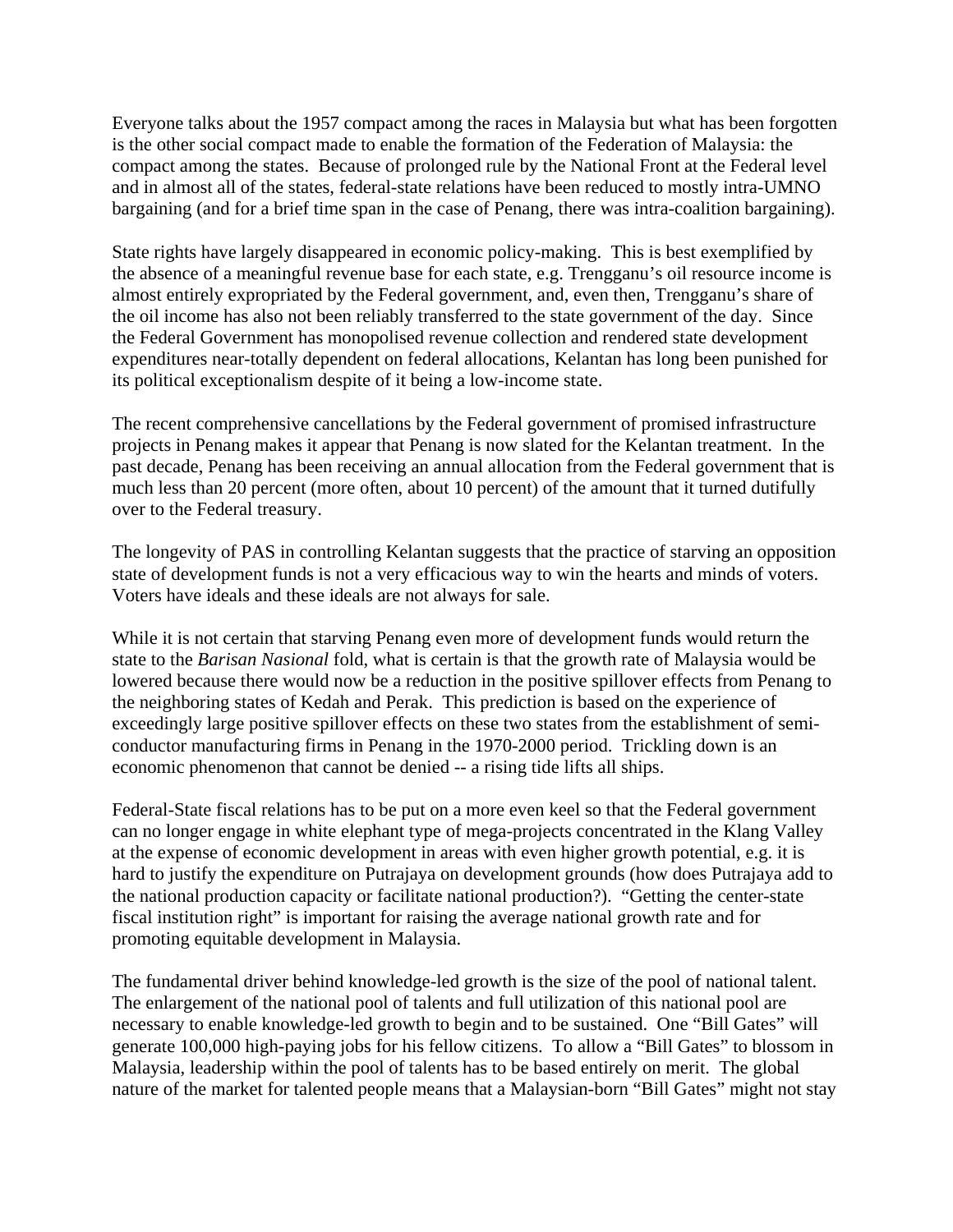in Malaysia and create the 100,000 high-paying jobs if he has to suffer the incompetent leadership of mediocre talents.

Initiating and sustaining knowledge-based growth requires pushing talent to reach its potential, and this requires that

- education not be primarily used as a political instrument for nation building but be primarily used as an economic instrument for greater prosperity;
- the special nature of talent be acknowledged, and the international competition for it also be acknowledged, by making the deployment of talents race-blind; and
- the culture of excellence be clearly endorsed and promoted by the government (i.e. the true "*Malaysia boleh*" spirit be instilled into national life).

"**Getting the Macroeconomic Balances Right**" means that macroeconomic management should be guided by:

- fiscal balance
- investment balance
- balance in budget priorities
- external balance

Fiscal balance is the most basic element in preserving domestic price stability. Budget surpluses are the norm in the above-trend part of the business cycle, and budget deficits are the norm in the below-trend part of the business cycle. A zero net budget balance is generated over the entire business cycle.

If a substantial part of the budget revenue is obtained from the extraction of exhaustible mineral resources, then:

- there should be a net budget surplus over the entire business cycle so that a fund is available for the use of the future generations after the mineral resource is depleted.
- the mineral resource revenue should be used almost entirely for physical and human capital formation, i.e. the role of the budget is to transform the stock of mineral wealth into investments that generate high income streams. (Human capital formation refers to both investments in education and training and investments in health improvement.)

Investment balance refers to the private-public composition of investment. The engine of longterm growth is private sector investment, and public sector investments should be limited to investments in

- infrastructure projects that are too large for private capital to finance and that would enable a large amount of private investments to follow;
- poverty-alleviation projects that increase the income-generation capacity of the poor e.g. low-cost public housing when mortgage markets are still underdeveloped, provision of improved educational and health facilities, micro-credit schemes
- environmental restoration and protection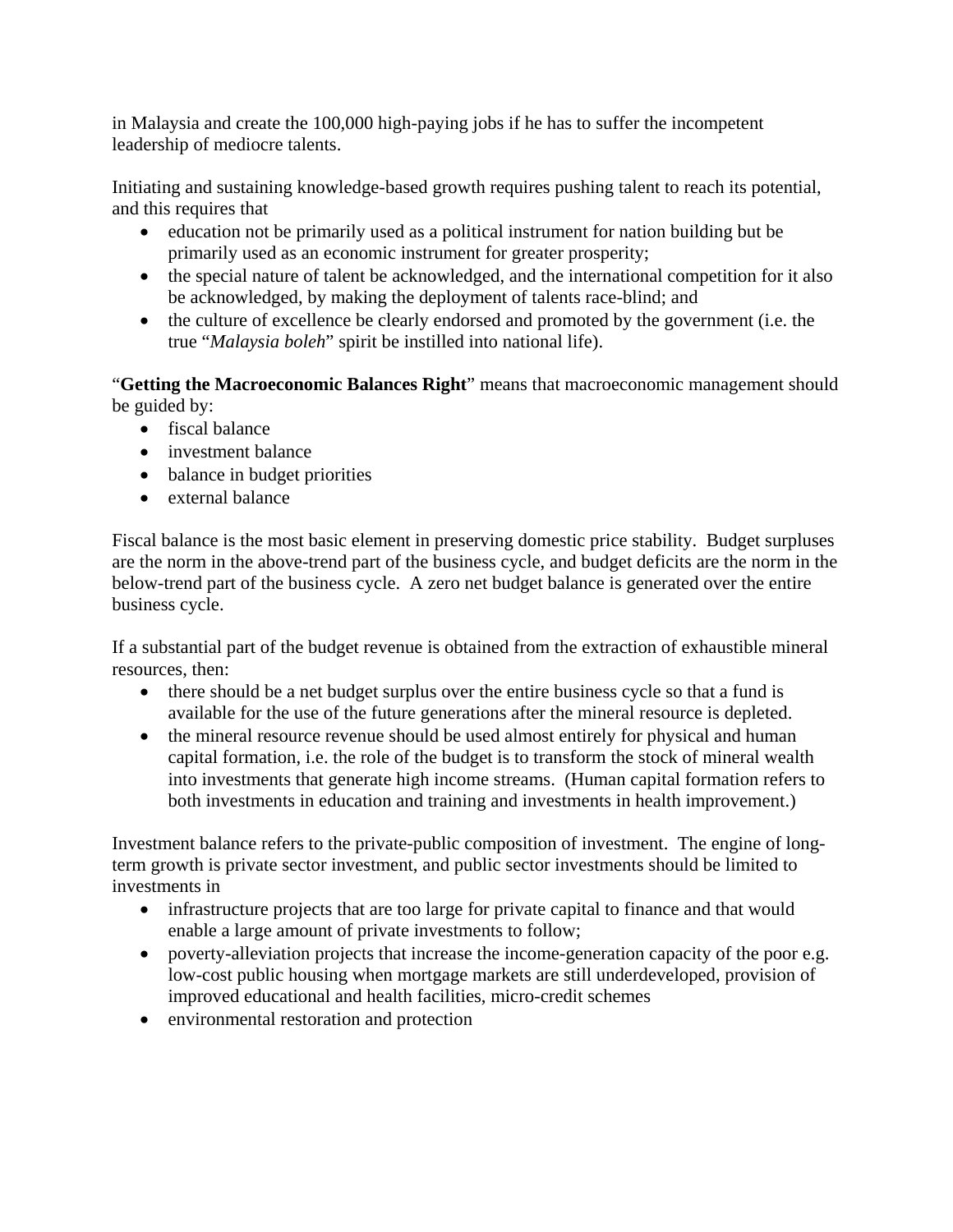#### **Composition of Investment by Ownership in Malaysia**

|                    | 1990 | 1995 | 2000 | 2005 | $2007*$ | $2010*$       |
|--------------------|------|------|------|------|---------|---------------|
|                    |      |      |      |      |         | <u>target</u> |
| total investment   | 33.9 | 45.7 | 25.6 | 20.0 | 21.1    | 22.5          |
| private investment | 21.9 | 32.7 | 12.8 | 8.9  | 9.3     | 10.6          |
| public investment  | 12.0 | 13.0 | 12.7 | 11.2 | 11.8    | 11.9          |

#### **(actual value of category as % of GDP)**

Data are from 7th, 8th, and 9th Malaysia Plan (MP), and 9th Midterm Review (MTR) \* For 2007 and 2010, private and public investment figures are computed from the 2005 values in Table 2-3 in 9th M-P and their 2006-2007 and 2008-2010 growth rates and the GDP growth rates in Table M-1 in 9th MTR. Total investment is the sum of these two estimates

In the above table on the amount of investment by ownership, we note that:

- private investment = domestic private investment + foreign investment + investment by government-linked companies (GLC) like Petronas and Khazanah
- public investment  $=$  investment funded by the Malaysian government budget

The recent investment balance situation does not augur well for the sustainability of high growth. Over the 1990-2005 period, the share of private investment has fallen relative to the share of public investment. Private investment fell from 21.9 percent of GDP in 1990 to 12.8 percent in 2000, and 8.9 percent in 2005, before rising slightly to 9.3 percent in 2007. The respective figures for public investment are 12.0 percent, 12.7 percent, 11.2 percent, and 11.8 percent.

The three worrisome features of the above table are, in increasing order of worrisome-ness:

- the significant fall in the amount of total investment between the 1990-1995 period and the 2000-2007 period (a drop of 17.6 percentage points of GDP);
- the substantial fall in the share of private investment in the (declining) amount of total investment between the two periods (a drop of 11.9 percentage points); and
- the precipitous decline in the absolute amount of private investment between two periods (a drop of 17 percentage points of GDP).

In the 2000-2007 period, the amount of private investment was smaller than the amount of public investment – a rare situation in a capitalist economy! The private sector was already not playing the leading role in Malaysia's growth before the global economic crisis hit in the second half of 2008.

The phenomenon of public investment being counter-cyclical and private investment being cyclical is understandable. However, because the 2000-2007 period is not a recessionary period in the global economy, the slowdown in the Malaysian growth rate, and the continual rise in the share of public investment in this period are unhealthy symptoms. They suggest an escalated use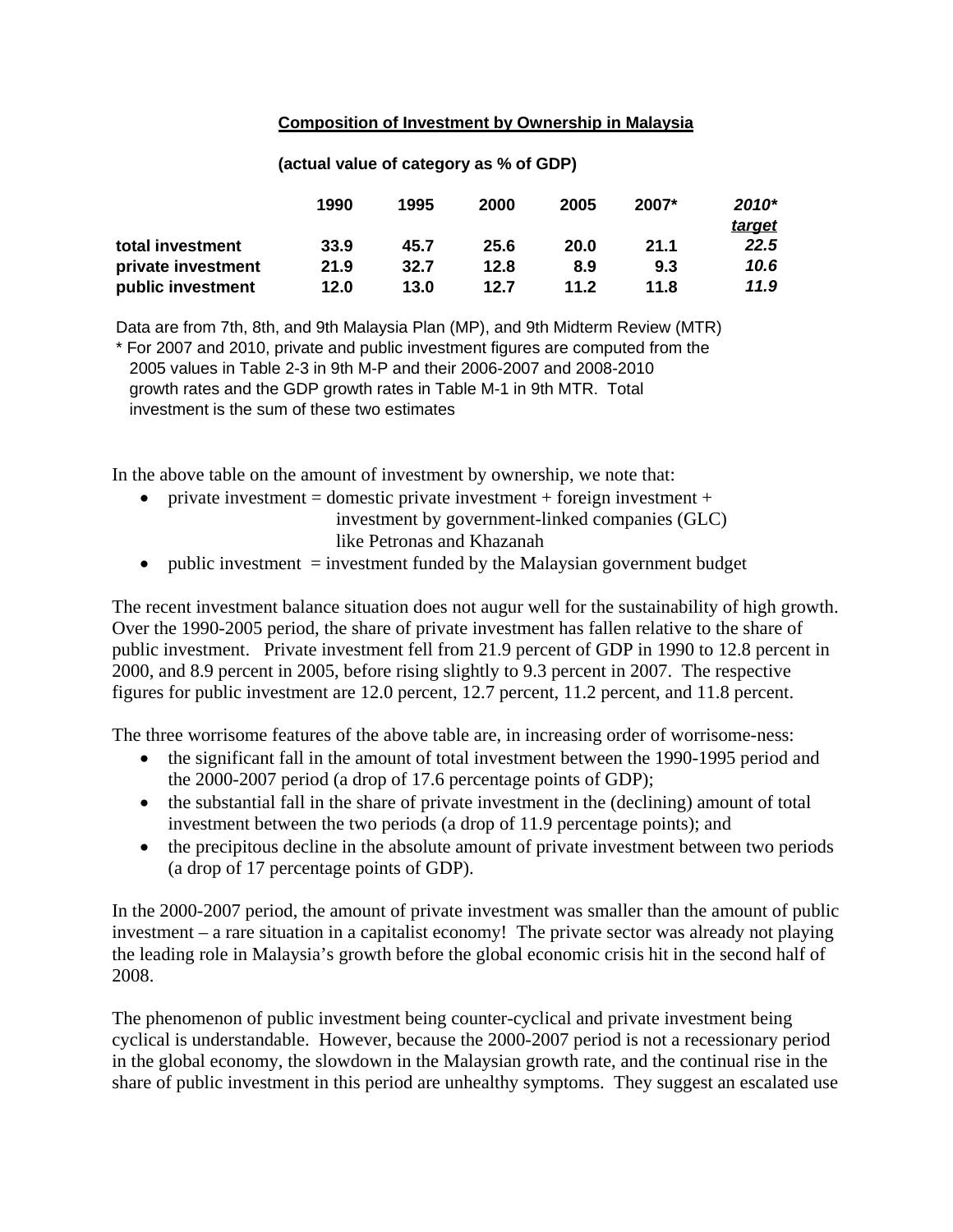of public investment spending to deal with a slowdown in trend growth caused by a slowdown in private investment spending.

This use of public investment to make up for a permanent decline in private investment is not a sustainable macroeconomic strategy (otherwise, Japan would not still be in its state of prolonged economic stagnation). The real and only sustainable way to return to the high growth path of the past is for Malaysia to rekindle private investment spending.

Prime Minister Mohd. Najib's announcement on June 30, 2009 of the relaxation of racial quotas on the ownership structure of firms is a step in the correct direction to boost private investment in Malaysia. What decides the effectiveness of Najib's measures, however, is not whether the investment regime in Malaysia in July 2009 is more liberalized than the investment regime in July 2000 but, rather, how much more business-friendly is the investment regime in Malaysia today compared with the investment regimes in Indonesia, Thailand, China, and India today.

The investment-strangulating Industrial Coordination Act (ICA) of 1975 is still untouched. Najib has only changed some interpretations of ICA by the government agency (Foreign Investment Committee) that implements the ICA. To make a more credible change in Malaysia's investment climate, Najib should also significantly relax the ICA (better yet, repeal it) in order to neutralise the twin developments that investment capital has gotten more mobile, and that the neighboring countries have greatly improved their investment incentives in the last decade.

In order to return Malaysia to the high growth path and realise Mahathir's 2020 vision, Prime Minister Mohd. Najib will go beyond just the relaxation of the investment component of Mahathir's NEP framework. Najib will need to adopt a non-ideological policy framework that recognises the importance of race-blind criteria in:

- promoting business expansion,
- fighting poverty,
- promoting regional development, and
- managing knowledge-generation centers and knowledge-transmission institutes.

To attain the knowledge-based economy, Najib must lead the country:

- first, to acknowledge the importance of knowledge spillovers in spurring growth and of economic trickling down in spreading growth. If Penang has good growth potential, its realization of that potential will benefit the rest of the country through positive spillovers.
- second, to strengthen international competitiveness through merit-based criterion in personnel selection and through fair economic competition among firms. Otherwise, outstanding foreign and domestic talents who are needed to become a knowledge-based economy will not flow into Malaysia, and, if they do, will not stay put in Malaysia.

## **Creating Malaysia's Place in the World Economy: The Best is Yet to Be**

It must be admitted in public discussions that ownership restructuring has not been without considerable costs. Malaysia's internationally competitive manufacturing sectors are precisely those sectors that have been exempted from the ownership requirements and are dominated by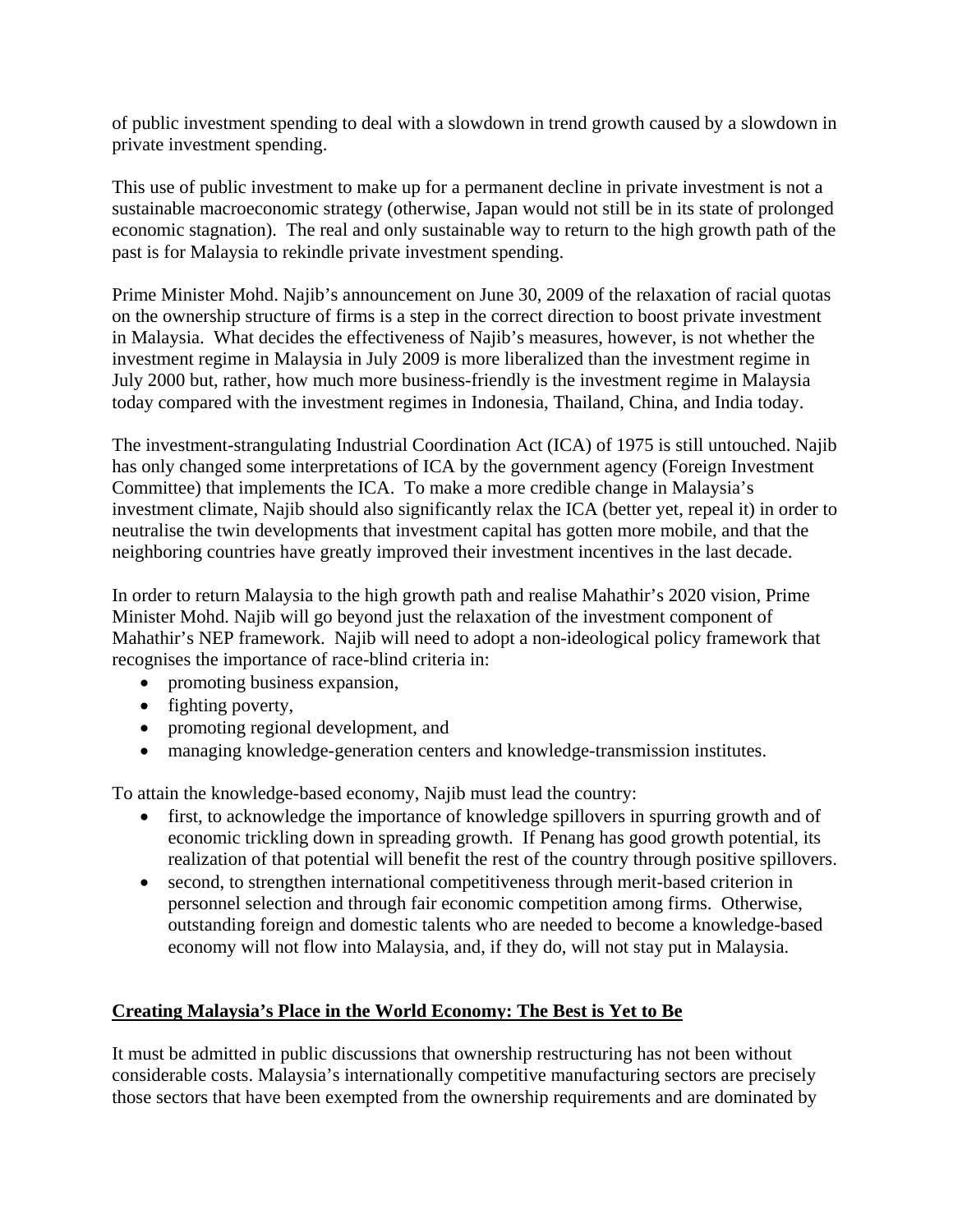direct foreign investors. Local Malaysian firms, as is usually the case in most countries, have started by concentrating on the domestic market; hence they have been subject to ownership restructuring throughout their history. Some have grown and prospered under the requirements of laws such as the ICA, but the number of these firms that have grown to be truly international is not large.

Given the drop-off in foreign direct investment, Malaysia now needs to look locally for entrepreneurial talents to keep Malaysian industries internationally competitive. The problem is that the incentive structure in place to stimulate foreign direct investors is not available to encourage new sources of local entrepreneurial talent. There exist fast-acting solutions to the present economic malaise and to the long-run problems of maintaining high growth and increasing international competitiveness, but considerable statesmanship and political skill will be required to overcome resistance to the quick-relief solution of jettisoning the NEP framework.

These are extraordinary times in Malaysia, and extraordinary political leadership is important. Part of extraordinary leadership is the political courage to assess objectively whether the continuation of the race-based programs and the industrial policies has more to do with ensuring political patronage than with providing "infant industry protection" to "disadvantaged" *Malay* professionals and businesses. If holding onto political power is the real motivation behind these policies, then the economic costs from a rigid ICA are not serving the cause of social justice, which is the defensible motivation behind the race-based policies. A fast-growing and fiercely competitive economy will do more to enrich the Malay community than state-generated rents can ever hope to do.

Naturally, assessments differ as to whether the Malay professional and entrepreneurial classes are now able to compete with non-Malay Malaysians. On the eve of the 1999 elections, in a speech to government officials, Mahathir rejected the arguments for meritocracy advanced by some successful Malays:

"[With the implementation of meritocracy] the Malays and the *bumiputras* will become manual workers and will not be able to hold high positions they are holding today. ...Let us not think that we have reached this level because of our own ability. "

Although there is disagreement over the readiness of the Malays to compete, there is agreement that the government subsidies retard the progress of Malays toward parity in competitiveness with the non-Malays and, equally important, toward parity in competitiveness with the rest of the developed world. The only way to become truly competitive is learn through competition. It is now time to throw away the crutches that are getting in the way of the Malay entrepreneurs and the economy advancing faster.

The NEP framework is, of course, not the only high obstacle to growth (although it is probably the most damaging obstacle). Other key pillar economic institutions that need reform urgently include the judiciary system, the law enforcement bodies, the education institutions, and the public finance system. Some of the legal rulings of the Malaysian courts have been so "pioneering" in nature (e.g. the buyer of a stolen property is allowed to keep the property) that the legal protection of property has been weakened in the eyes of investors.